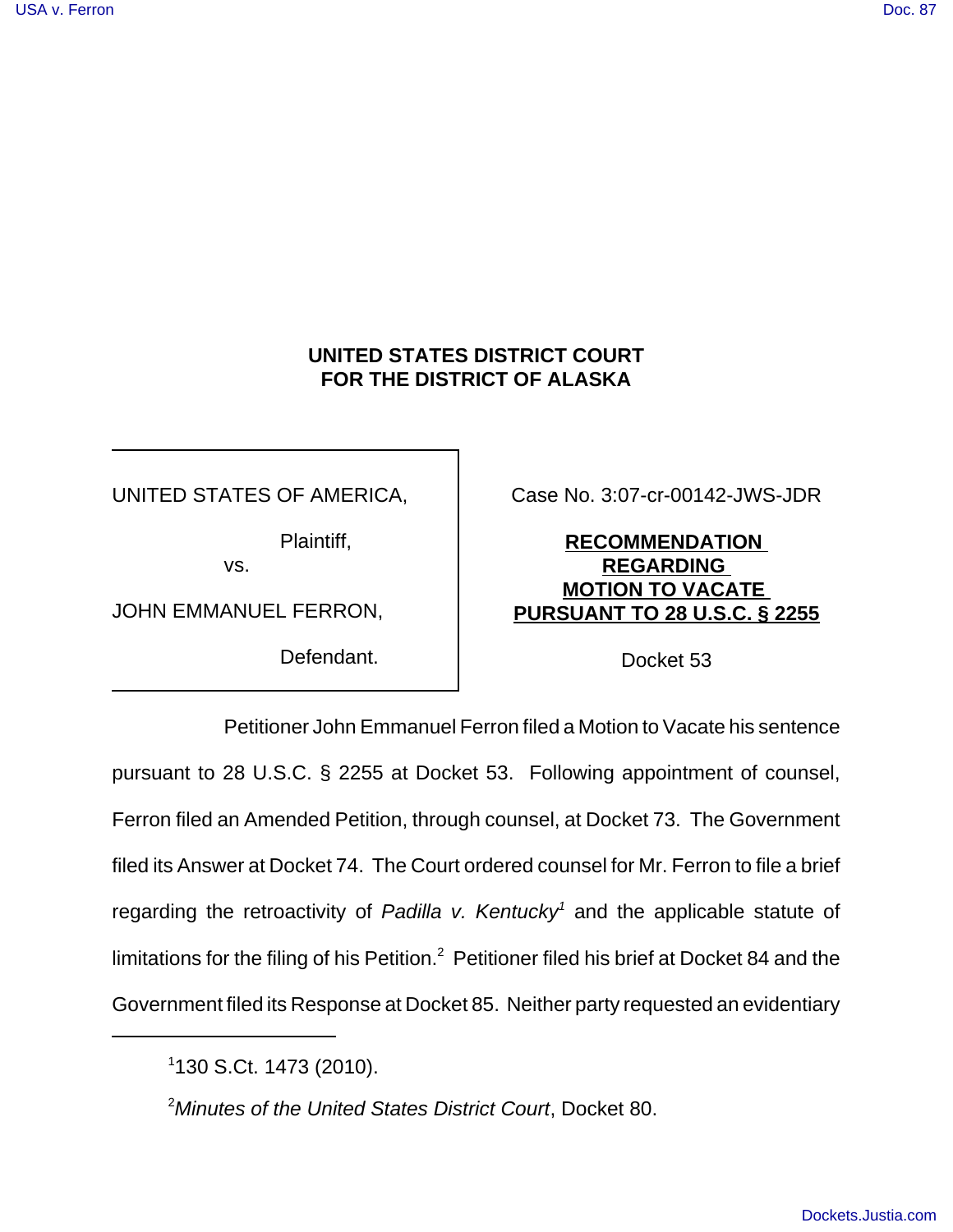hearing. The matter is now ripe for decision.

For the reasons stated below, the Magistrate Judge recommends the Court DENY PETITIONER'S MOTION TO VACATE.

#### I. Factual History

Mr. Ferron entered the United States illegally in December of 1972 after traveling to the United States by ship from Jamaica.<sup>3</sup> He was reported to the government for his illegal entry and located in October of 1973. Some time after October of 1973, but before December of 1974, Mr. Ferron illegally reentered the United States and enlisted in the United States Navy under the name Clyde Steele.<sup>4</sup> Mr. Ferron was honorably discharged from the military and began working for the Merchant Marines.

Between 1992 and 2007, Mr. Ferron used the name Clyde Steele to, among other things, apply for and receive loans, open bank accounts, obtain credit cards, apply for a passport and apply for and receive public assistance and veterans benefits.<sup>5</sup> Throughout his life, Mr. Ferron also experienced mental health issues and intermittently used illegal drugs.<sup>6</sup>

In 2007, Mr. Ferron was indicted in an 11-Count Indictment for crimes

<sup>3</sup>Sentencing Recommendation, Docket 41-2, p. 5.

 $^{4}$ Id.

<sup>&</sup>lt;sup>5</sup>ld. at pp. 3-7.

 $6$ Docket 41-2, pp. 22-23.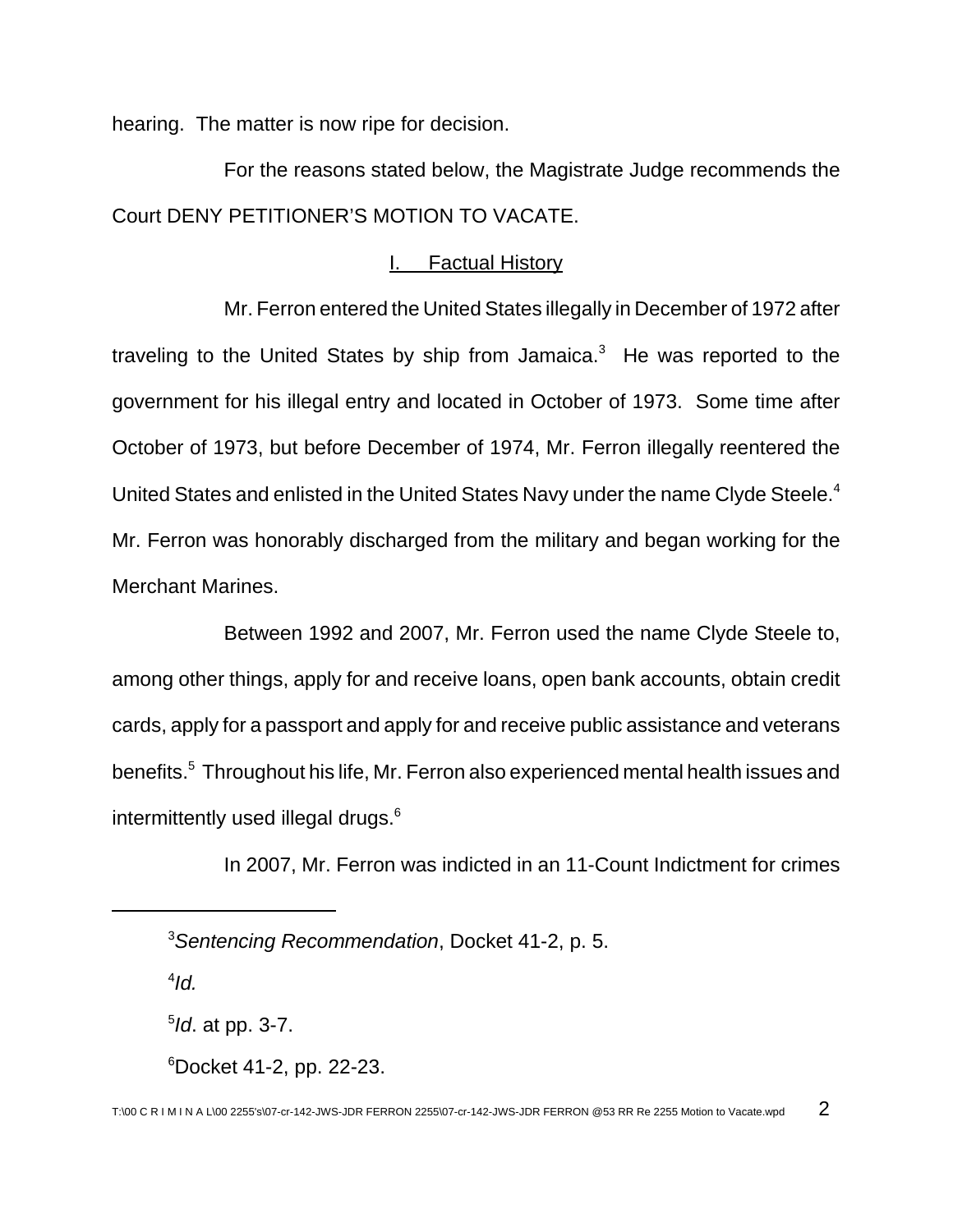relating to Identity Theft and Social Security and Passport Fraud.<sup>7</sup> Mr. Ferron was arrested on December 19, 2007, in California, had his initial appearance in the Northern District of California on December 20, 2007, and was arraigned in Anchorage on February 15, 2008.<sup>8</sup> Following his arrest in December 2007, Immigration and Customs (ICE) placed an immigration hold on the Defendant.<sup>9</sup>

Mr. Ferron entered into a plea agreement which encompassed the crimes identified in the Indictment with the exception of Count 3, Passport Fraud, which was dropped pursuant to the plea agreement.<sup>10</sup>

At the Change of Plea hearing, the Court inquired as to Mr. Ferron's competency. Dr. Aron Wolf, Psychiatrist, testified that the Defendant, though he had mental health issues, he was able to understand the consequences of his plea agreement, including that he was aware of the risk of deportation.<sup>11</sup> The Court also inquired as to whether Mr. Ferron was aware that his plea agreement would likely

<sup>7</sup> Indictment, Docket 1.

<sup>8</sup>Minutes of Arraignment on Indictment, Docket 12.

 $9$ United States' Answer to Defendant's Amended Petition Under 28 U.S.C. § 2255, Docket 74, Exhibit 1.

<sup>10</sup> Transcript of Proceedings, Proposed Change of Plea, Docket 67, tr. 19; and see, Amended Petition, Docket 73, p. 1.

 $11$ Docket 67, tr. 9.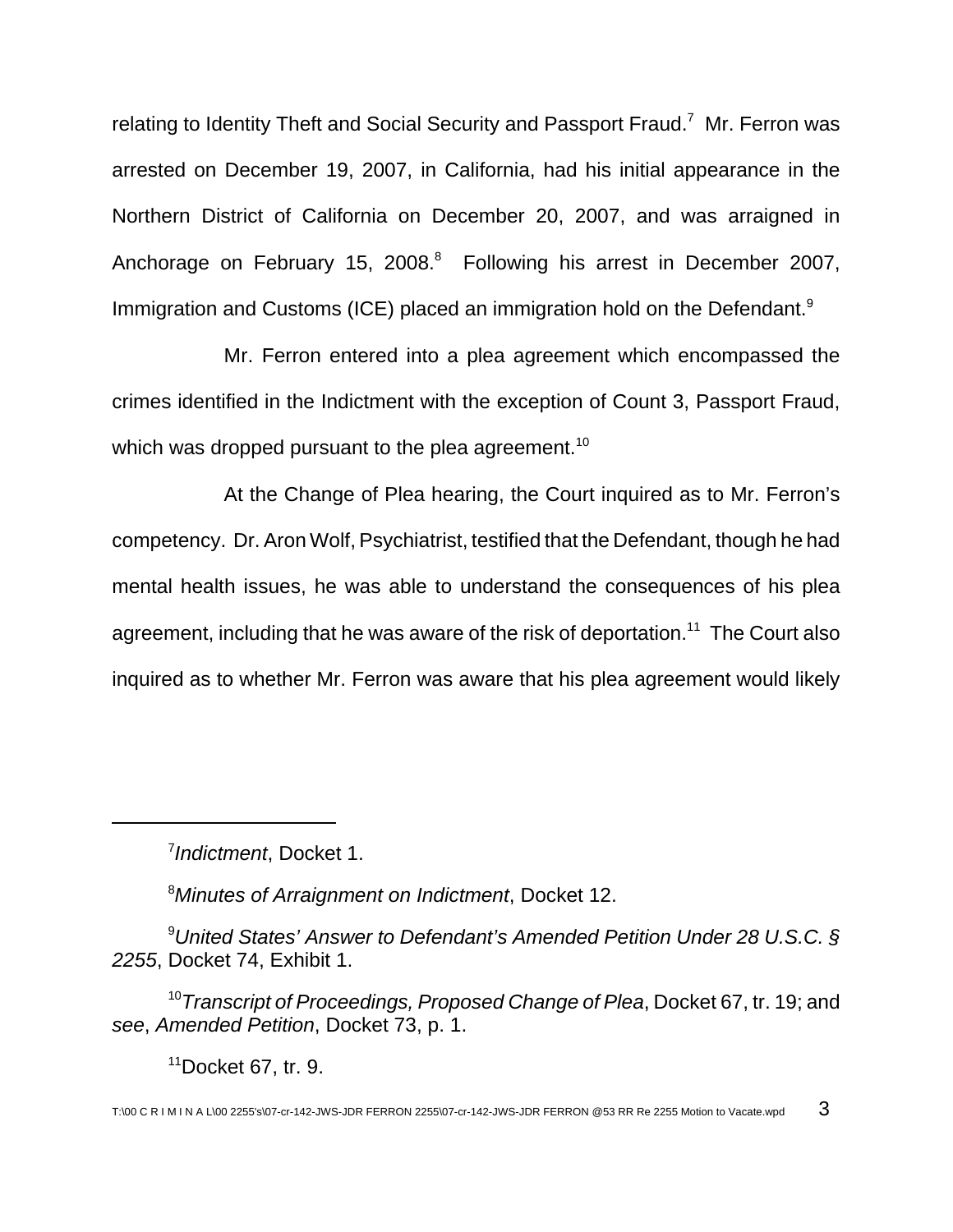result in his deportation.<sup>12</sup> Mr. Ferron acknowledged this fact.<sup>13</sup>

Mr. Ferron was sentenced pursuant to his plea agreement on March 26, 2009 to a term of 39 months.<sup>14</sup> At the sentencing, Dr. Wolf testified again as to Mr. Ferron's mental state and his competency.<sup>15</sup> Counsel for the Defendant, Sue Ellen Tatter, gave the Defense's sentencing recommendation, specifically recognizing that the Defendant would inevitably be deported and that he is subject to ICE custody upon release following his sentence.<sup>16</sup> During his allouction, Mr. Ferron, himself, recognized he would be deported following his sentence.<sup>17</sup> And, the Court again acknowledged that the Defendant would likely be deported as a consequence of his plea.<sup>18</sup>

## **II.** Procedural History

Consistent with the terms waiving his right to appeal in his plea agreement, Mr. Ferron did not file a direct appeal in his case. As such, his

 $13$ Id.

 $14$ See Docket 73, p. 2.

<sup>15</sup> Partial Transcript of Proceedings, Imposition of Sentence, Docket 68, tr. 5-31.

 $16$ Id. tr. 32.

 $17$ *Id.* tr. 37.

 $18$ Id. tr. 40-41.

 $12$ *Id.* at tr. 25.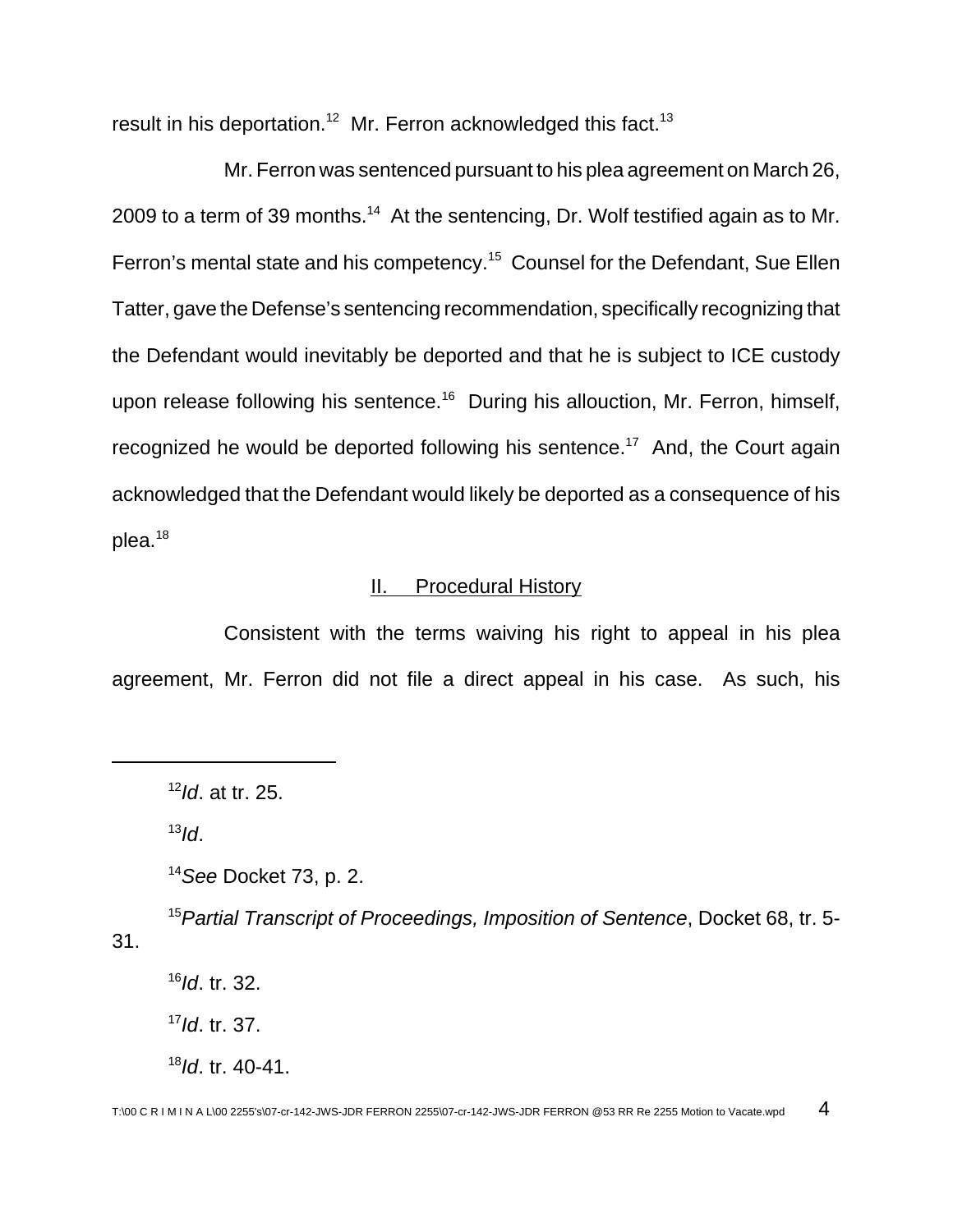conviction became final no later than April 15, 2009.<sup>19</sup> Following his release from the Bureau of Prisons after his serving sentence in his federal criminal matter (including credit for time served) on September 27 2010, Mr. Ferron was detained by ICE pending deportation proceedings.<sup>20</sup> He filed his § 2255 petition on October 7, 2010, more than a year after his sentence became final.<sup>21</sup>

Consistent with 28 U.S.C. § 2255(f), a petitioner must file a motion to vacate within one year after his conviction is made final. There are only a few exceptions to this rule. One of the exceptions is contained in § 2255(f)(3) which states that the limitations period shall run from "the date on which the right asserted was initially recognized by the Supreme Court, if that right has been newly recognized by the Supreme Court and made retroactively applicable to cases on collateral review."

Here, Mr. Ferron argues that the Supreme Court's decision in Padilla applies to his case, that he was not properly advised as to the risk of deportation as

 $21$ Docket 53; Docket 74, p. 4.

 $19Docket$  74, p. 3-4.

 $^{20}$ Id. at p. 2; Docket 74, Exhibit 4; Docket 74, p. 4. Both parties agree that while the Defendant is no longer in Bureau of Prison custody, the fact that he is being held pursuant to an ICE Detainer and is still on probation is sufficient to meet the threshold requirements for custody in a 28 U.S.C. § 2255 petition. See Docket 84, pp. 1-2; Docket 85, p. 2; and, see U.S. v. Hurtado-Villa, Nos. CV-10-01814- FJM(MHB), CR-08-01249-PHX-FJM, 2011 WL 4852284, p.2 (D.Ariz., Aug. 12, 2011) (". . . a federal defendant who is 'subject to supervised release . . . is in 'custody' 'and therefore 'may seek relief pursuant to 28 U.S.C. § 2255.'") (quoting Mantus-Leva v. U.S., 287 F.3d 758, 761 (9th Cir. 2002) (citations omitted)).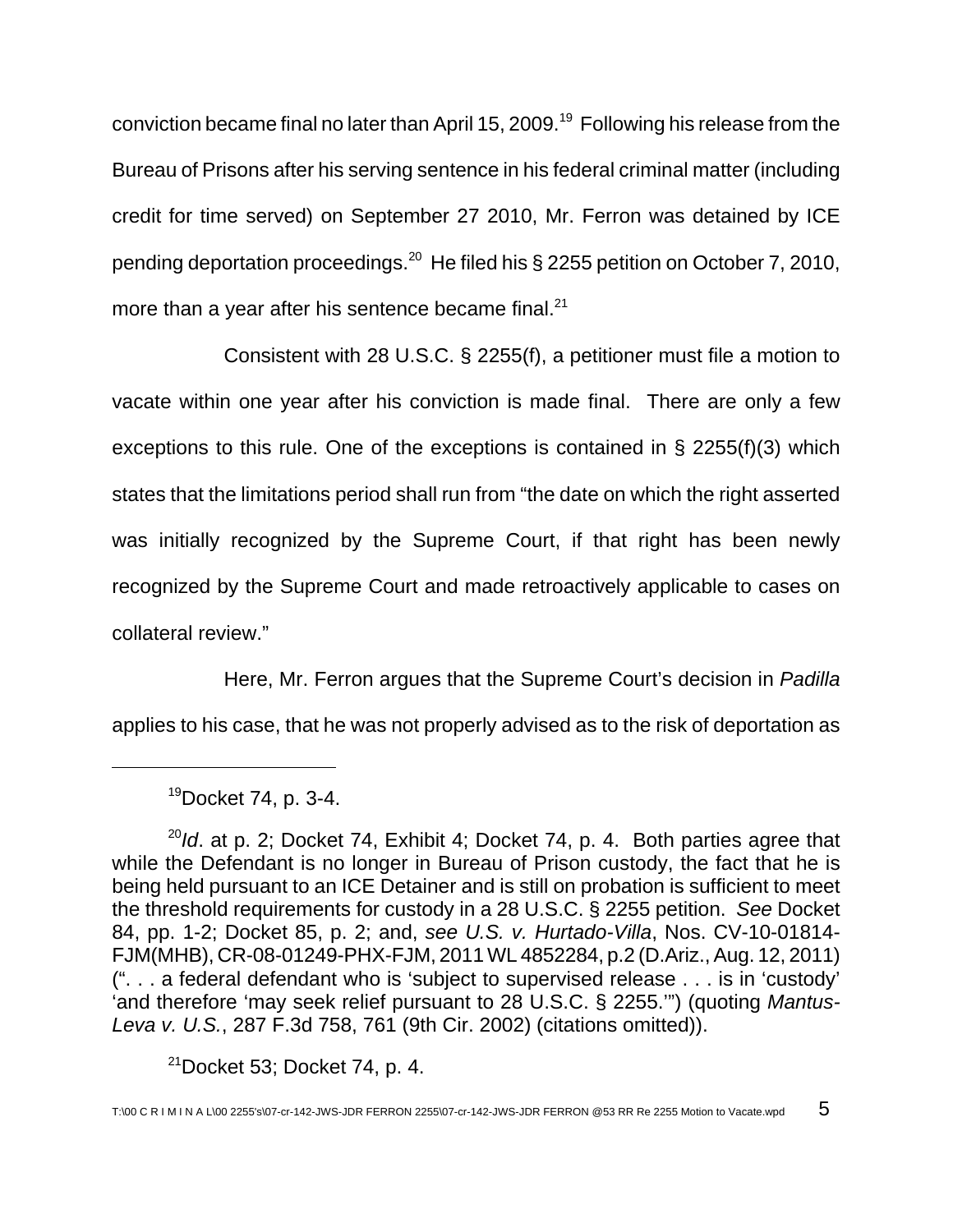a consequence of his plea, and that his petition is timely filed as the rights expressed in the Padilla opinion fall within the exception contained in § 2255(f)(3).<sup>22</sup> The Padilla decision was decided on March 31, 2011. Therefore, if Padilla meets the definition in § 2255(f)(3), Mr. Ferron's petition is timely.

#### III. Padilla and Retroactivity

In Padilla, the United States Supreme Court held that counsel must advise defendants of deportation consequences in order to comply with the definition of constitutionally competent counsel outlined in Strtickland v. Washington.<sup>23</sup> More specifically, "[b]efore deciding whether to plead guilty, a defendant is entitled to 'the effective assistance of competent counsel."<sup>24</sup> This includes advisement on the risk of deportation.<sup>25</sup>

The Court in Padilla makes no specific statement regarding retroactivity of the decision. But, the Court does state that the decision "will not open the floodgates to challenges of convictions obtained through plea bargains."<sup>26</sup> This implies that the Supreme Court intended Padilla to apply retroactively. Unfortunately, to date, there is no ruling by the Supreme Court on the issue of

 $25$ *Id.* at 1482.

 $^{26}$ Id. at 1477.

 $22$ Docket 84.

<sup>&</sup>lt;sup>23</sup> Padilla at 1478; 466 U.S. 668 (1984).

 $24$ Padilla at 1480-81 (quoting McMann v. Richardson, 397 U.S. 759, 771 (1970) (parallel citations omitted).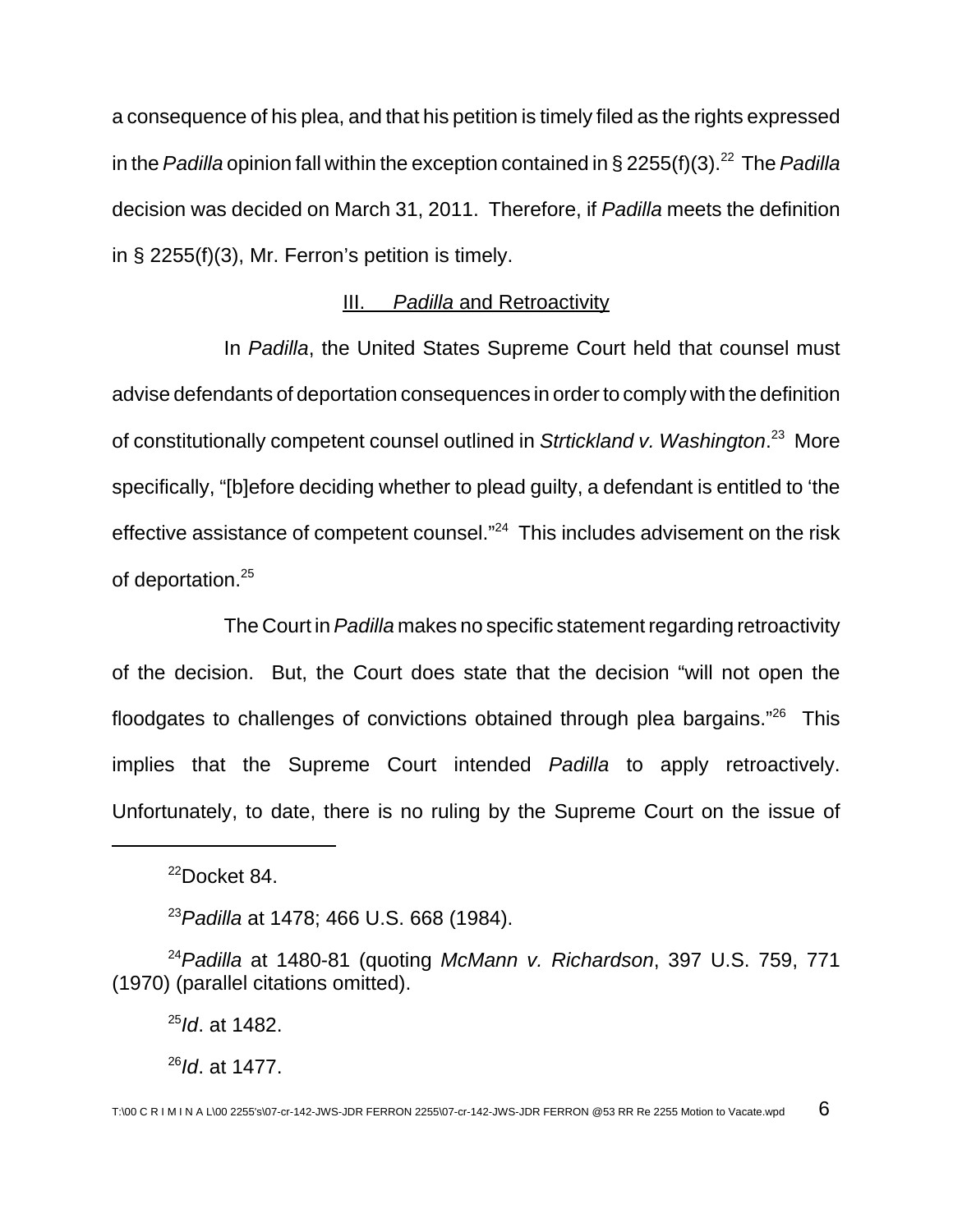retroactivity.

Courts apply Teague v. Lang in order to determine whether a case announces a "new rule . . . not dictated by precedent existing at the time the defendant's conviction became final."<sup>27</sup> Teague established two categories of cases: new rules and old rules. A new rule applies retroactively for cases on collateral review if one of two exceptions apply:

> (1) the new rule places certain kinds of criminal conduct beyond the power of the criminal law-making authority to proscribe; or (2) the new rule is a "watershed rule[ ] of criminal procedure" that "alter[s] our understanding of the bedrock procedural elements that must be found to vitiate the fairness of a particular conviction. "<sup>28</sup>

Further, a rule is " new 'within the meaning of Teague if it 'breaks new ground,' 'imposes a new obligation on the States or the Federal Government,' or was not 'dictated by precedent existing at the time the defendant's conviction became final.'"<sup>29</sup>

Old rules apply both on direct and collateral review.<sup>30</sup> A rule is old "if a

'court considering the defendant's claim at the time his conviction became final

would have felt compelled by existing precedent to conclude that the rule he seeks

<sup>27</sup>489 U.S. 288, 301 (1989).

 $28$  U.S. v. Orocio, 645 F.3d 630, 637 (3d Cir. 2011) (quoting Teague at 311).

<sup>29</sup> U.S. v. Hong, No. 10-6294, 2011 WL 3805763,  $*5$  (10th Cir. 2011) (quoting Graham v. Collins, 506 U.S. 461, 467 (1993) (quoting Teague at 301) (parallel citations omitted).

 $30$ Orocio at 637 (citing Whorton v. Bockting, 549 U.S. 406, 416 (2007)).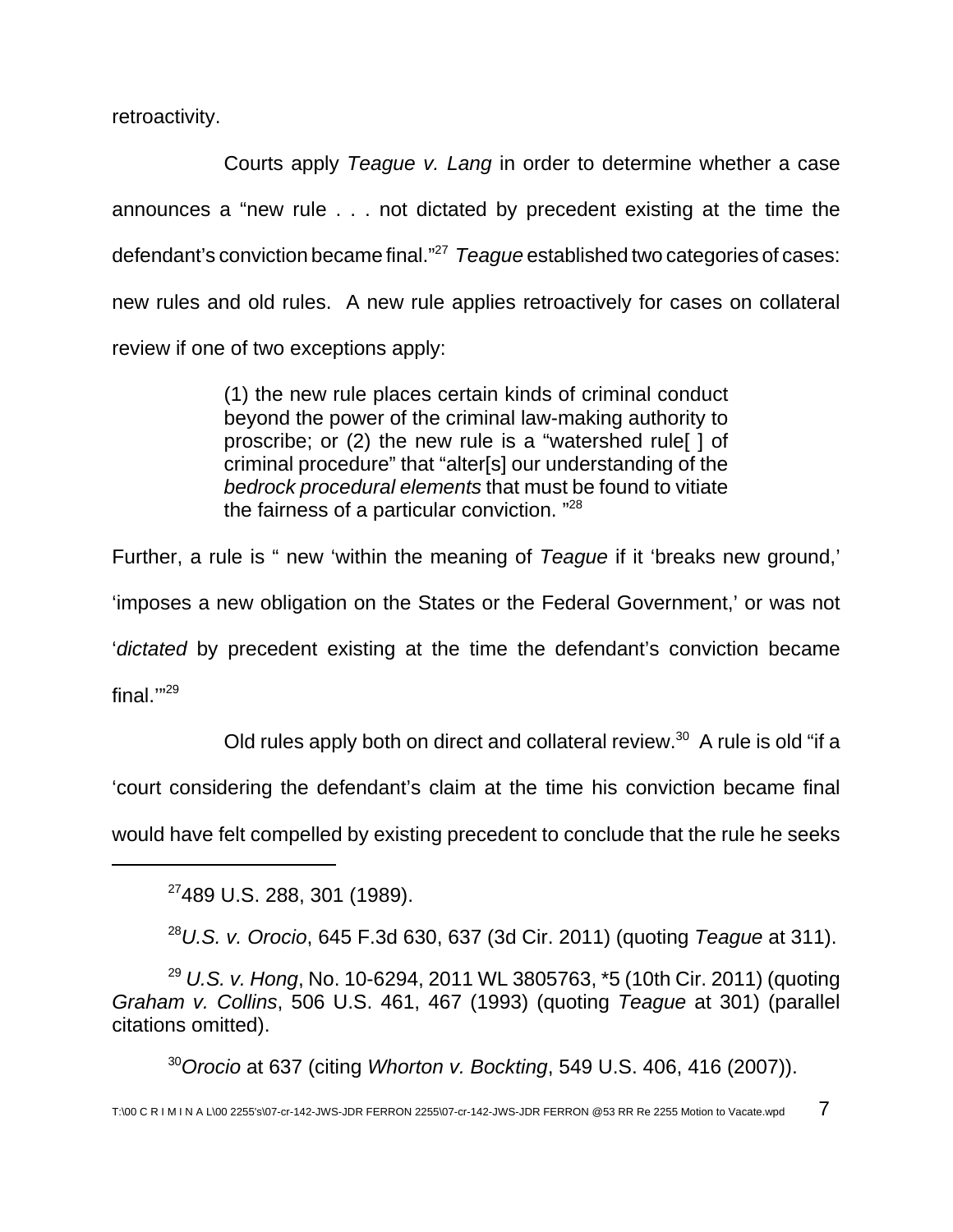was required by the Constitution."31

When the Supreme Court overrules a previous decision, it is far easier to determine that a new rule has been created. $32$  But, this evaluation is more difficult when the Court "extends the reasoning of [its] prior cases."33

In United States v. Bonilla, the Ninth Circuit discussed the retroactive application of Padilla.<sup>34</sup> The court reviewed, on direct appeal, defendant's presentence motion to withdraw his plea after learning of the deportation consequences it carried. $35$  Though Bonilla was in a different procedural posture than the current Petition, the Circuit Court held that the lower court should have allowed the defendant to withdraw his plea as he was not properly informed of the likelihood of deportation prior to entering into the plea.<sup>36</sup> Other Circuit Courts that have issued opinions on retroactivity are split on the issue. $37$  District courts in the Ninth Circuit,

 $32$ Id.

33Id. (quoting Graham v. Collins, 506 U.S. 461, 467 (1993)).

<sup>34</sup>637 F.3d 980 (9th Cir. 2011).

 $35$ Id. at 981.

 $36$ Id. at 986.

 $37$  See Chaidez v. U.S., 655 F.3d 684 (7th Cir. 2011) (Padilla announced a new rule that does not apply retroactively to prosecutions that are already final.); U.S. v. Orocio, 645 F.3d 630 (3d Cir. 2011) ("[B]ecause Padilla followed directly from Strickland and long-established professional norms, it is an 'old rule' for Teague purposes and is retroactively applicable on collateral review.") (citing Teague v.

 $31$  Hong at  $*5$  (quoting O'Dell v. Netherland, 521 U.S. 151, 156 (1997) (parallel citations omitted).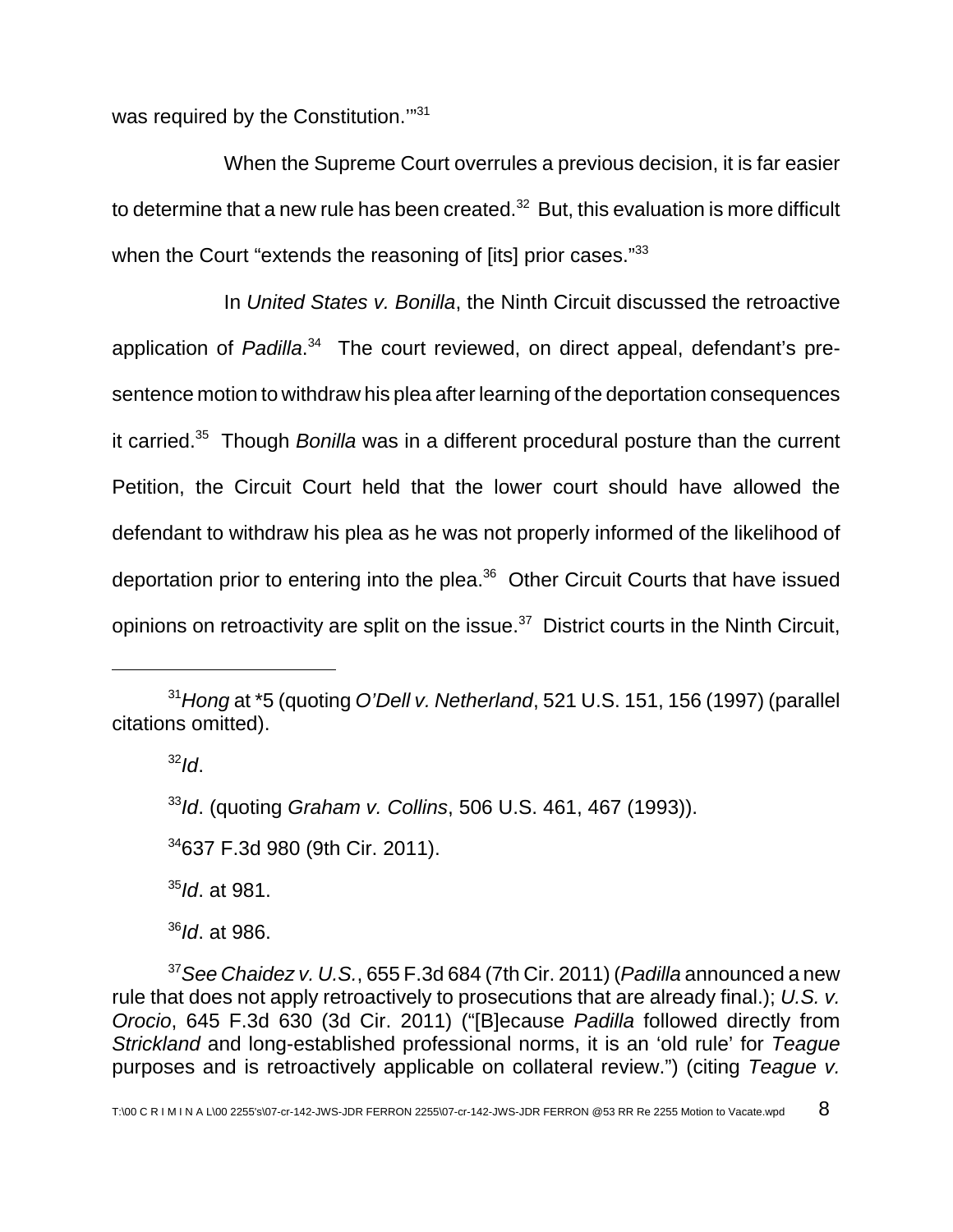even after Bonilla, are similarly split.<sup>38</sup>

Assuming arguendo that Padilla applies retroactively, Mr. Ferron still

fails to satisfy the test for ineffective assistance of counsel as established by

Strickland.

# IV. Ineffective Assistance of Counsel Standard and Padilla

Mr. Ferron filed his Motion to Vacate pursuant to 28 U.S.C. § 2255 as

a means to challenge his conviction. The relevant portion of the statute outlines the

burden the Defendant must establish:

(a) A prisoner in custody under sentence of a court established by Act of Congress claiming the right to be released upon the ground that [1] the sentence was

 $38$ See Vardanyan v. Jackson, No CV10-0730-JHN (DTB), 2011 WL 7039945 (C.D.Cal. Sept. 13, 2011) ("Section 2255(f)(3) is not applicable for commencing the limitations period because Padilla did not establish a new rule, but rather applied Strickland to a specific set of facts.") (citing Luna v. United States, No. 10CV1659 JLS (POR), 2010 WL 4868062, at \*4 (S.D.Cal. Nov.23, 2010); U.S. v. Hurtado-Villa, Nos. CV-10-01814-FJM (MHB), CR-08-01249-PHX-FJM, 2011 WL 4852284 (D.Ariz. Aug. 12, 2011) ("Padilla did not create a 'new rule,' either procedural or substantive."); Song v. U.S., Nos. CV 09-5184 DOC, CR 98-0806 DOC, 2011 WL 2533184, \*2, n.1 (C.D.Cal. June 27, 2011) ("The Supreme Court expressly contemplated retroactive application when it decided Padilla."); U.S. v. Krboyan, Nos. 1:02-cr-05438 OWW, 1:10-cv-02016 OWW, 2011 WL 2117023, \*9 (E.D.Cal. May 27, 2011) ("Based on the Ninth Circuit's retroactive application of Padilla in Bonilla, Padilla applies retroactively to Petitioner's writ of error coram nobis."); Bawaneh v. U.S., Nos. CV-10-7805 CAS, CR-01-1134 CAS, 2011 WL 1465775, \*2 (C.D.Cal. April 18, 2011) ("[P]etitioner concedes that Padilla did not create a new constitutional rule. Therefore, the decision in Padilla did not trigger the start of a limitations period pursuant to  $\S$  2255(f)(3).").

Lane, 489 U.S. 288 (1989)); U.S. v. Hong, No. 10-6294, 2011 WL 3805763 (10th Cir. 2011) (The Supreme Court's decision in Padilla v. Kentucky did not apply retroactively to a case on collateral review.).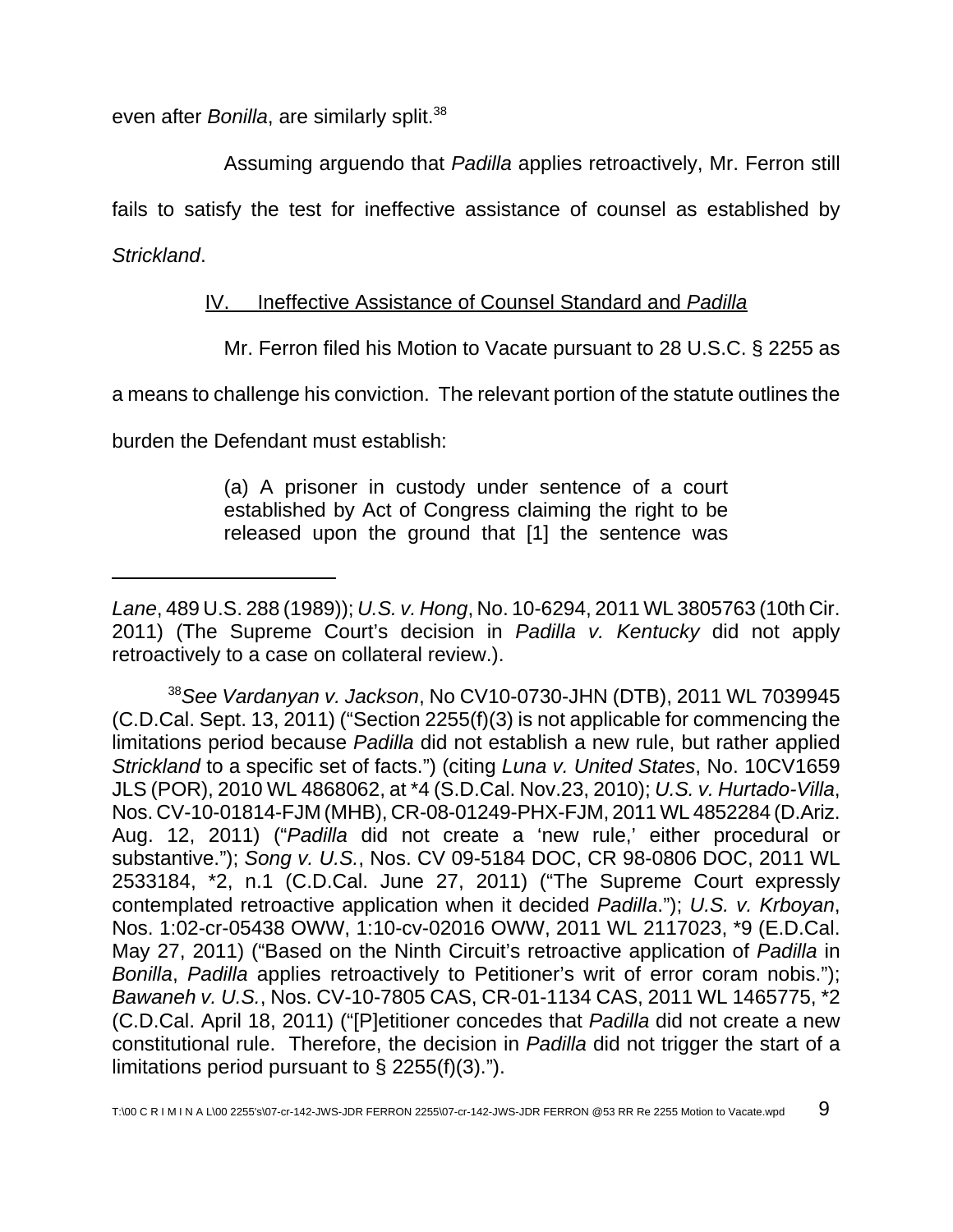imposed in violation of the Constitution or laws of the United States, or [2] that the court was without jurisdiction to impose such sentence, or [3] that the sentence was in excess of the maximum authorized by law, or [4] is otherwise subject to collateral attack, may move the court which imposed the sentence to vacate, set aside or correct the sentence.

The Defendant argues that his sentence is subject to collateral attack because he was denied his Sixth Amendment rights to effective assistance of counsel when determining whether to accept a plea because he was not properly advised of the risk of deportation.

## A. Ineffective Assistance of Counsel

The Sixth Amendment to the Constitution guarantees that "[i]n all criminal prosecutions, the accused shall enjoy the right to . . . have the Assistance of Counsel for his defense."<sup>39</sup> The Sixth Amendment guarantee has two components, namely the right to counsel's undivided loyalty and the right to reasonably competent counsel.<sup>40</sup>

The standard for ineffective assistance of counsel claims comes from Strickland v. Washington.<sup>41</sup> Strickland established a two-prong test where a defendant must show not only that his attorney's representation was deficient but

<sup>39</sup>U.S. Constitution, Amendment VI.

 $40$ See Cuyler v. Sullivan, 446 U.S. 335, 344-45 (1980); Wood v. Georgia, 450 U.S. 261, 272 (1981).

 $41466$  U.S. 688 (1984).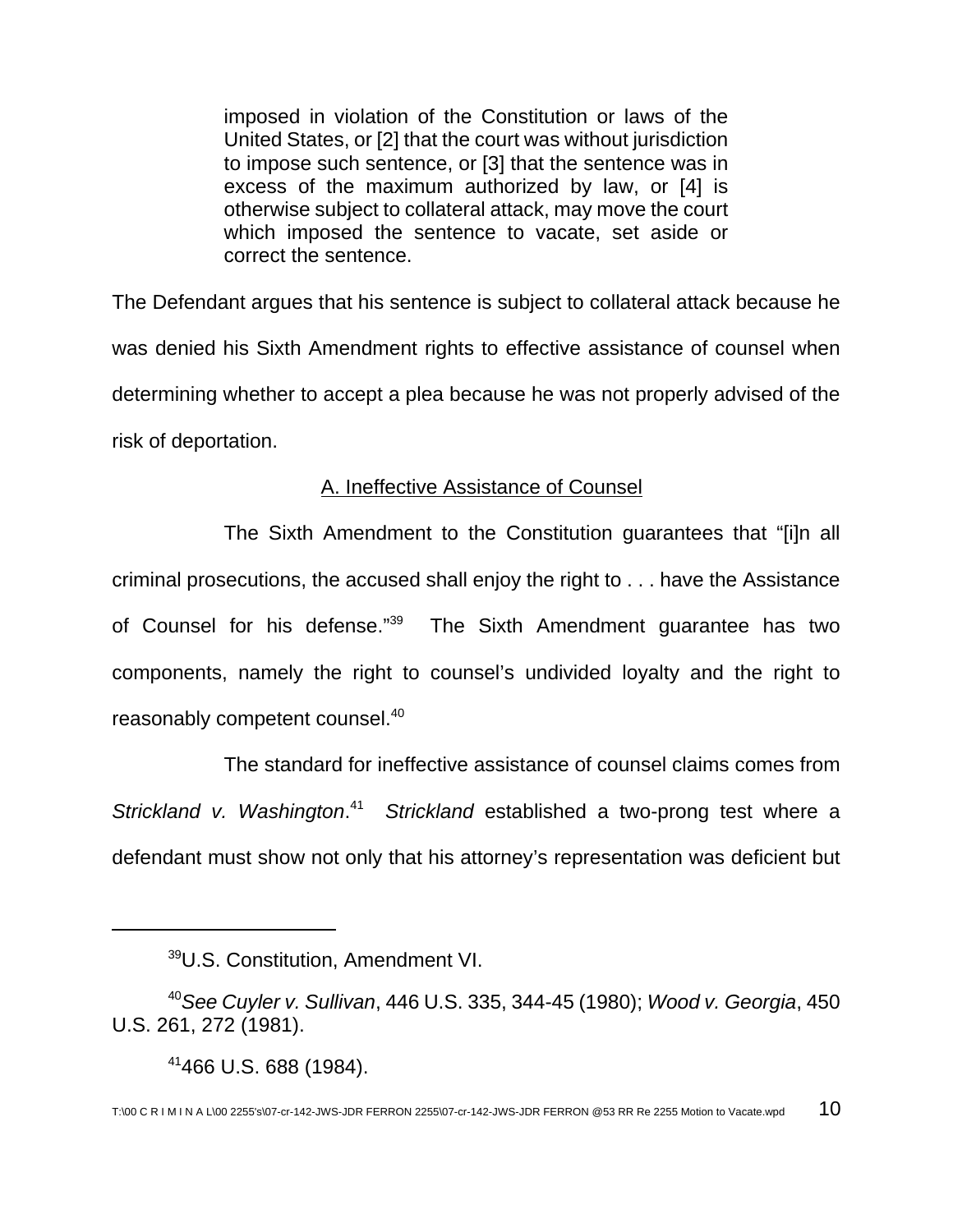also that the attorney's representation prejudiced his cause. $42$  The defendant bears the burden of establishing that his attorney's performance was "so deficient that it fell below an objective standard of reasonableness."<sup>43</sup>

With respect to judicial scrutiny of an attorney's performance, the court must be "highly deferential" and "every effort [must] be made to eliminate the distorting effects of hindsight, to reconstruct the circumstances of counsel's challenged conduct, and to evaluate the conduct from counsel's perspective at the time."<sup>44</sup> This means that a defendant must overcome the "strong presumption that counsel's conduct falls within the wide range of reasonable professional assistance."<sup>45</sup>

In order for a defendant to establish prejudice, he must demonstrate that "there is a reasonable probability that, but for counsel's unprofessional errors, the result of the proceedings would have been different."<sup>46</sup> A reasonable probability is one "sufficient to undermine confidence in the outcome."<sup>47</sup> Elaborating on the

 $42$ Id. at 693.

<sup>43</sup>Silva v. Woodford, 279 F.3d 825, 836 (9th Cir. 2002).

44 Strickland at 689.

 $45$ Id.; see also Murtishaw v. Woodford, 255 F.3d 926, 939 (9th Cir. 2001) (Defendant "bears the heavy burden of proving that counsel's assistance was neither reasonable nor the result of sound trial strategy.").

<sup>46</sup>Strickland at 694.

 $47$ Id.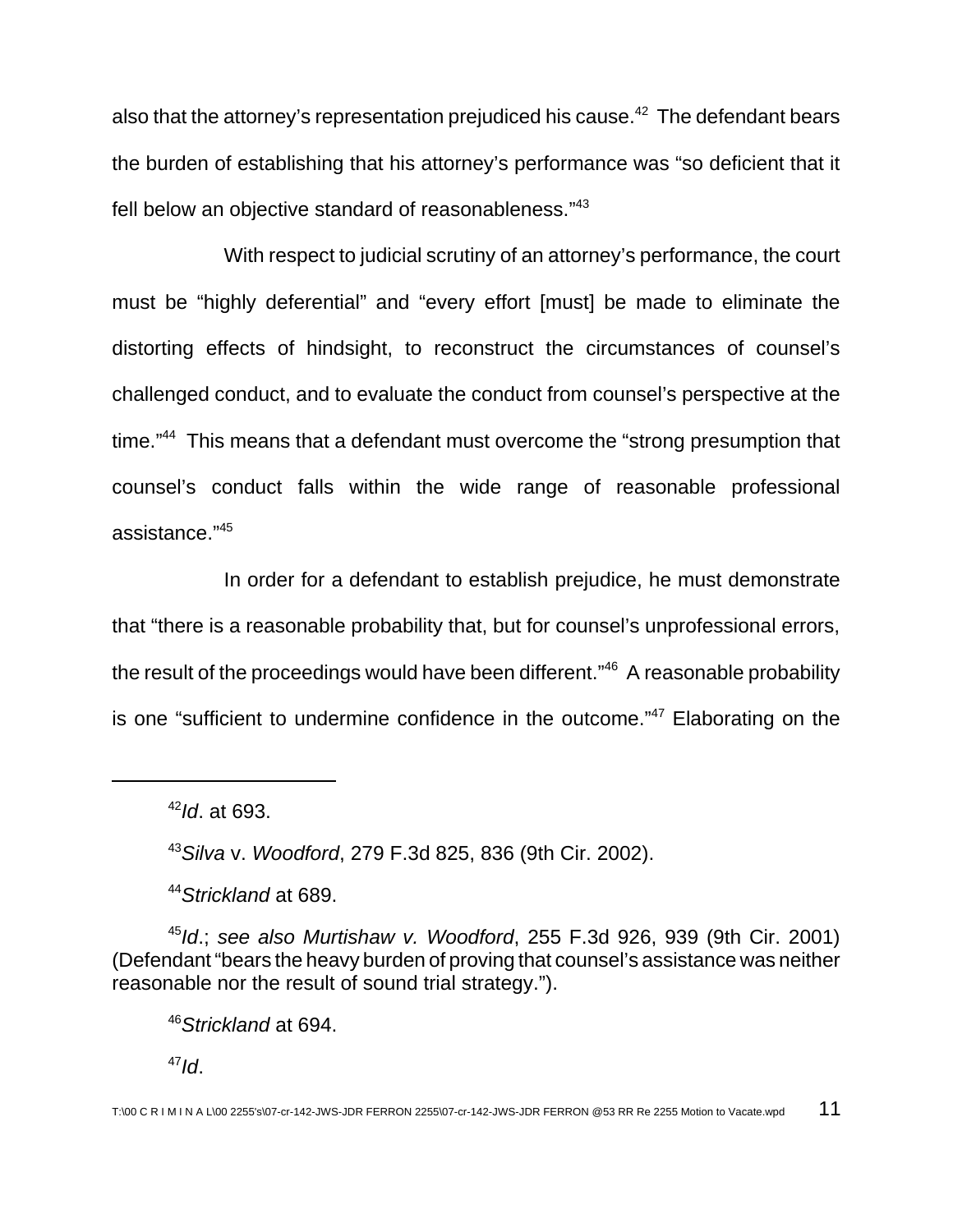threshold, Strickland states:

It is not enough for [a defendant] to show that the errors had some conceivable effect on the outcome of the proceedings. Virtually every act or omission of counsel would meet that test, and not every error that conceivably could have influenced the outcome undermines the reliability of the result of the proceedings. $48$ 

A court may first examine whether a defendant shows sufficient prejudice prior to

engaging in an evaluation of whether counsel's performance was deficient.<sup>49</sup>

The Supreme Court has held that the Strickland two-prong test is also

applicable in challenges to sentences pursuant to plea agreements, i.e. allegations

of erroneous plea advice.<sup>50</sup>

In the context of the Strickland standard, Padilla states that in a § 2255

petition, in order to obtain relief, "a petitioner must convince the court that a decision

to reject the plea bargain would have been rational under the circumstances." $51$ 

# V. Mr. Ferron's Petition is Not Supported by the Record

The record from the Change of Plea Hearing and the Imposition of Sentence Hearing is clear. Mr. Ferron would likely face deportation as a result of his plea. His attorney, Ms. Tatter, Dr. Aron Wolf and the Court all stated this fact. And,

 $50$ Hill v. Lockhart, 474 U.S. 52, 57 (1985).

 $48$ Id. at 693.

 $49$ Id. at 697.

 $51$ Id. at 1485 (citing Roe v. Flores-Ortega, 528 U.S. 470, 480 (2000) (parallel citations omitted).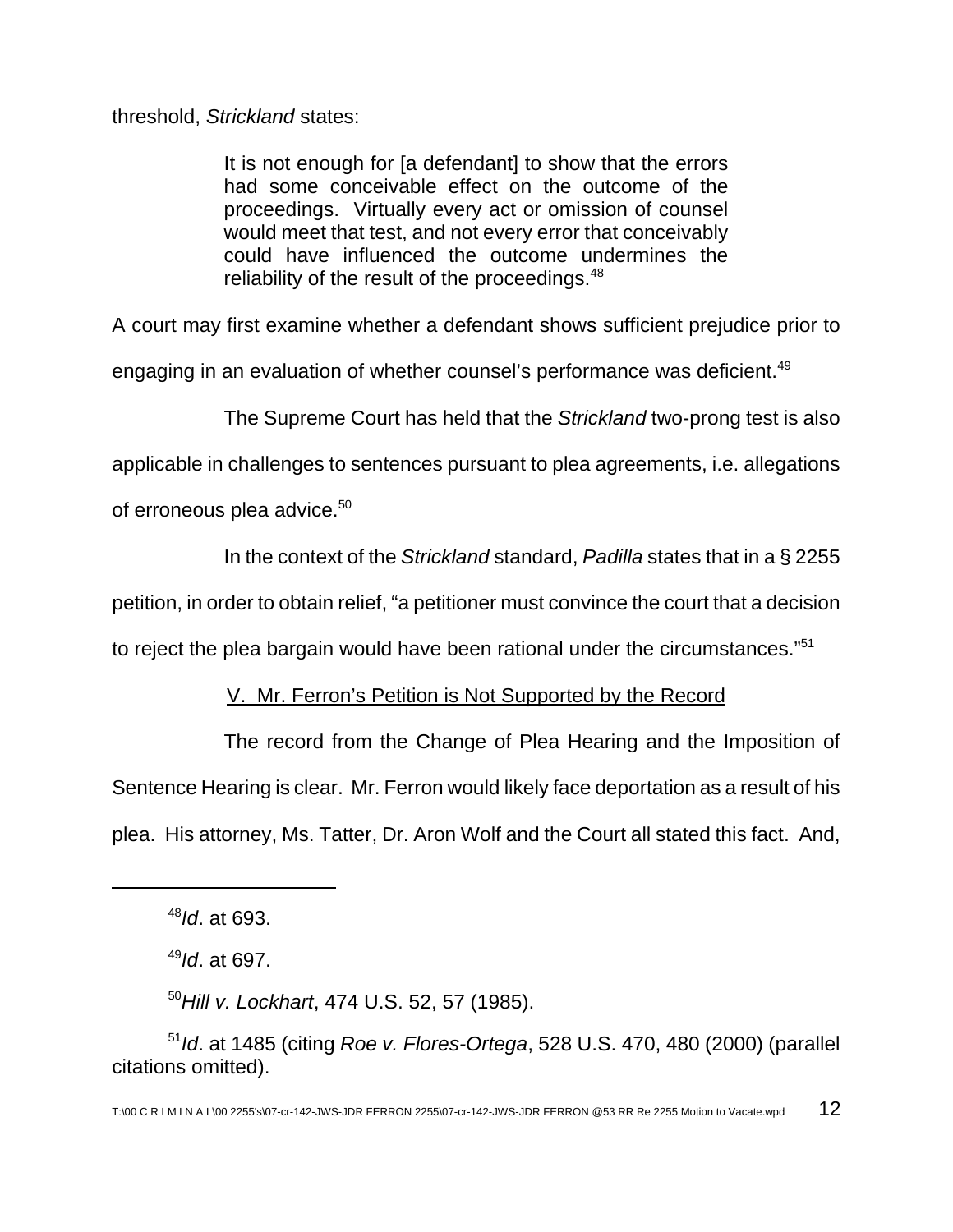Mr. Ferron acknowledged the likelihood as well.

# A. Evidence in the Record

Mr. Ferron has not provided any affidavits to support his allegations in

his petition. Nonetheless, the record has ample evidence to persuade the court that

he was properly advised of the risk of deportation.

During his testimony regarding Mr. Ferron's competence, Dr. Aron Wolf

testified that Mr. Ferron

is willing to serve the time for the charges, but the thing that's most focused on him – for him is his immigration status. And he understood that the one charge that was dropped would have mandated that he be deported, and he wished to have at least some leeway to address whether he will be deported in the future.<sup>52</sup>

Mr. Ferron was very concerned about the prospect of being deported. But, it is clear that he understood that potential. The Court stated, after explaining to the Defendant that he had the right to go to trial, and in conjunction with explaining the consequences of his plea, that "[b]ecause of your immigration status, there's also a possibility that as a consequence of pleading guilty, you would be deported."<sup>53</sup> The Court asked whether Mr. Ferron understood the risk of deportation. He replied "[y]es, Your Honor."<sup>54</sup>

<sup>52</sup>Docket 67, tr. 9.

 $53$ *ld.* at tr. 25.

 $54$ Id.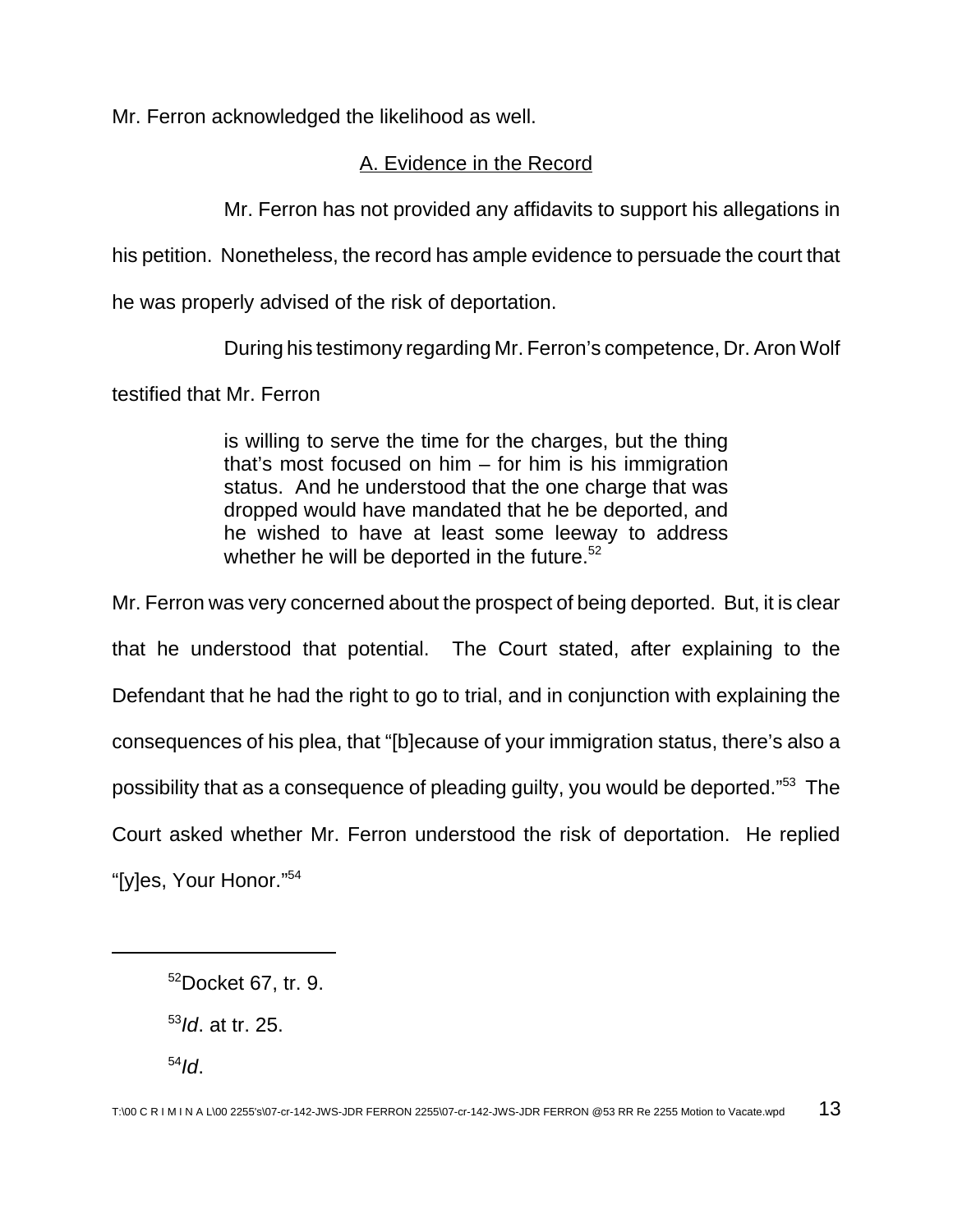At the Imposition of Sentence Hearing, Ms. Tatter explained in her Sentencing Recommendations that the court should impose a short jail term as the defendant would be deported, thus ensuring the safety of the community. Specifically, she stated:

> The Court should also think of the practical situation here about rehabilitation, deterrence and public safety. This person will be almost inevitably deported to Jamaica at an advanced age of fifty-some years . . . and the public will be protected because he's going to be in ICE custody upon his release of any sentence.<sup>55</sup>

In his allocution, Mr. Ferron stated his concern about deportation. "It's thirty-something years now I haven't been to [Jamaica], and they're going to deport me . . . ."<sup>56</sup>

When the Court gave its sentence, Judge Sedwick stated on the record the facts he was considering, including his concern about how Mr. Ferron would survive upon being deported. "I'm greatly concerned, and I'm sure Mr. Ferron is, too, about how he's going to survive when he gets back to Jamaica."<sup>57</sup> Continuing on, Judge Sedwick stated that Mr. Ferron "is an older man and he's going back to a country where even younger men can hardly ever find work . . . He does need to get himself squared away, he needs to understand who he is and where he's from

<sup>55</sup>Docket 68, tr. 32.

 $56$ *Id.* at tr. 37.

 $57$ Id. at tr. 40-41.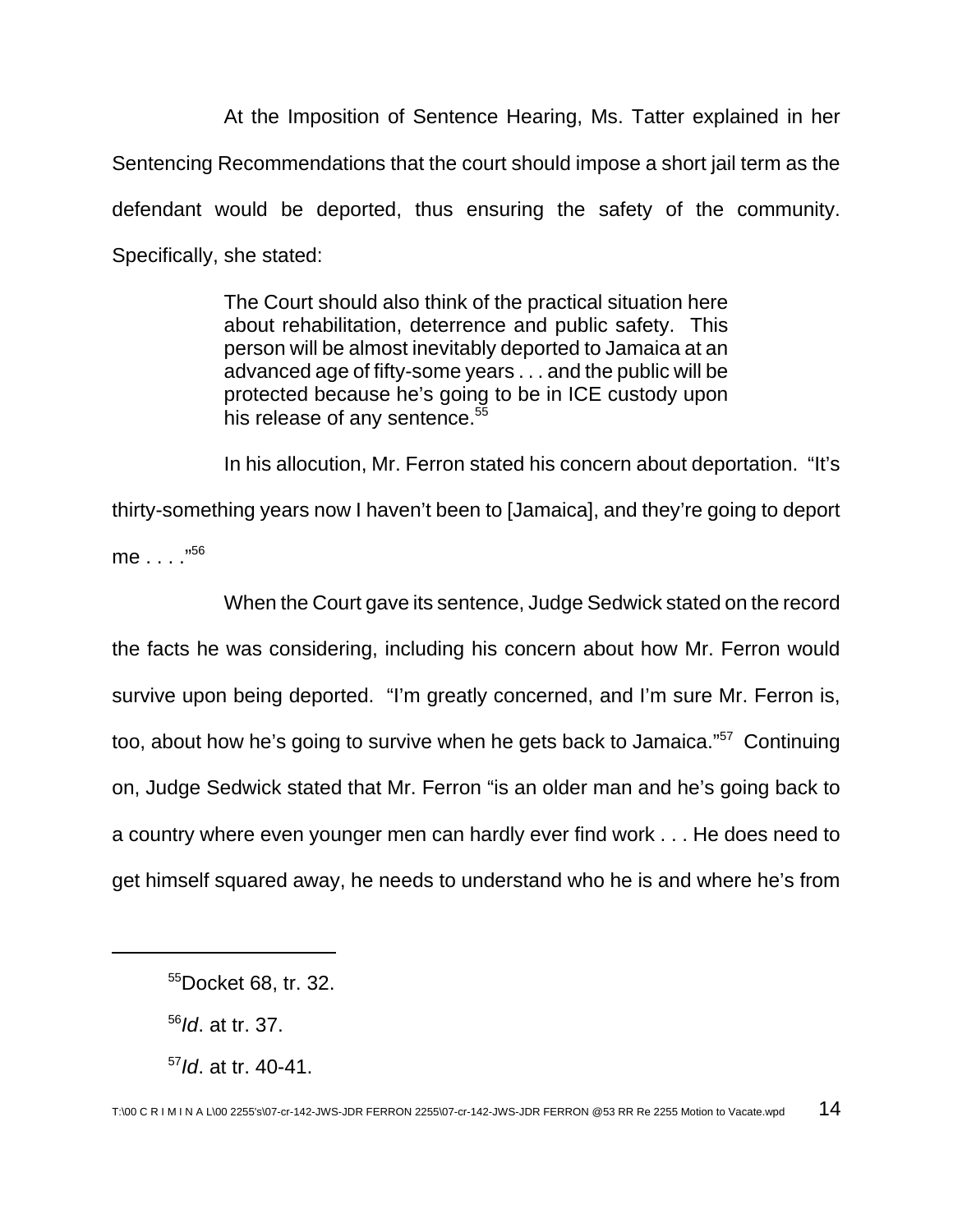because inevitably, he's going back to where he's come from."<sup>58</sup>

It is painfully clear by the statements of the parties at these hearings that much attention was given to the issue of deportation. Mr. Ferron understood he would be deported. He acknowledged such at the hearing. And, there was much testimony about Mr. Ferron's competence, so there is not a concern that he was unable to understand what he was advised of regarding deportation. Mr. Ferron also stated that he was satisfied with the advice he received from his attorney, casting doubt on his allegations in this Petition.<sup>59</sup>

The Petition suggests that Mr. Ferron was led to believe he would not be deported by a statement made by the Government at Sentencing. Crandon Randell, Assistant United States Attorney stated: "[Mr. Ferron] managed to thwart deportation once, no reason to think he can't do it again."<sup>60</sup> But, Petitioner takes this statement out of context. Mr. Randell was referencing Mr. Ferron's re-entry following his initial deportation in 1973-1974. Mr. Ferron illegally re-entered the United States and "thwarted" deportation. It is clear that Mr. Randell was not supposing that Mr. Ferron would not be deported following his sentencing.

Mr. Ferron was deemed competent to enter a plea. Mr. Ferron acknowledged the risk of deportation associated with his plea. The Court and

 $60$ Docket 68, tr. 34,

 $58$ *Id.* at 41.

<sup>59</sup>Docket 67, tr. 22.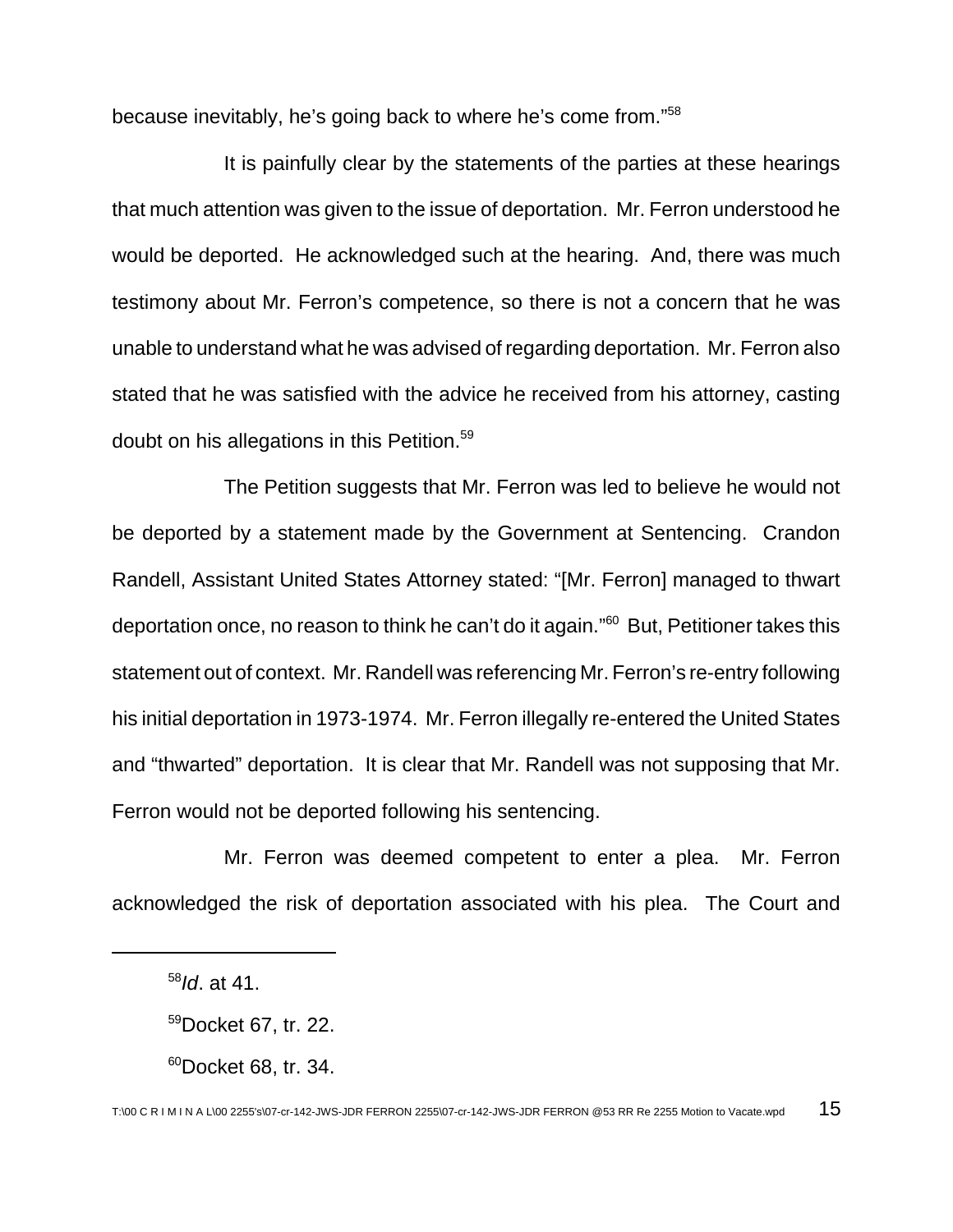counsel for Mr. Ferron stated on the record that he would likely face deportation. There is no evidence in the record that Mr. Ferron was not advised that he would likely be deported as a result of his plea.

### B. Evidentiary Hearing

At Docket 56 the assigned District Judge instructed the parties to file requests for an evidentiary hearing within 30 days after the date the United States attorney filed an answer. Neither party requested an evidentiary hearing. And, Mr. Ferron has not filed any affidavits in support of his Petition.

In habeas proceedings, a defendant is entitled to an evidentiary hearing unless "the motion and the files and records of the case conclusively show that the prisoner is entitled to no relief."<sup>61</sup> Moreover, "vague, palpably incredible, or frivolous allegations warrant summary dismissal of a section 2255 motion."<sup>62</sup>

The district court may deny a § 2255 motion without holding an evidentiary hearing if "(1) the petitioner's allegations, accepted as true, would not entitled him to relief; or (2) the allegations cannot be accepted as true because they are contradicted by the record, inherently incredible, or allege conclusions rather

 $6128$  U.S.C. 2255; see also Frazer v. United States, 18 F.3d 778, 780 (9th Cir. 1994); and see BRIAN R. MEANS, FEDERAL HABEAS MANUAL: A GUIDE TO FEDERAL HABEAS CORPUS LITIGATION § 4:2 (West ed., 2010) (quoting 28 U.S.C.A. § 2255(b)).

<sup>&</sup>lt;sup>62</sup>DHILLON KHOSLA, 28 U.S.C. § 2255 CHECKLIST/UPDATED SUPPLEMENT TO HABEAS CORPUS OUTLINE p. 5 (2005) (citing Frazer at 781).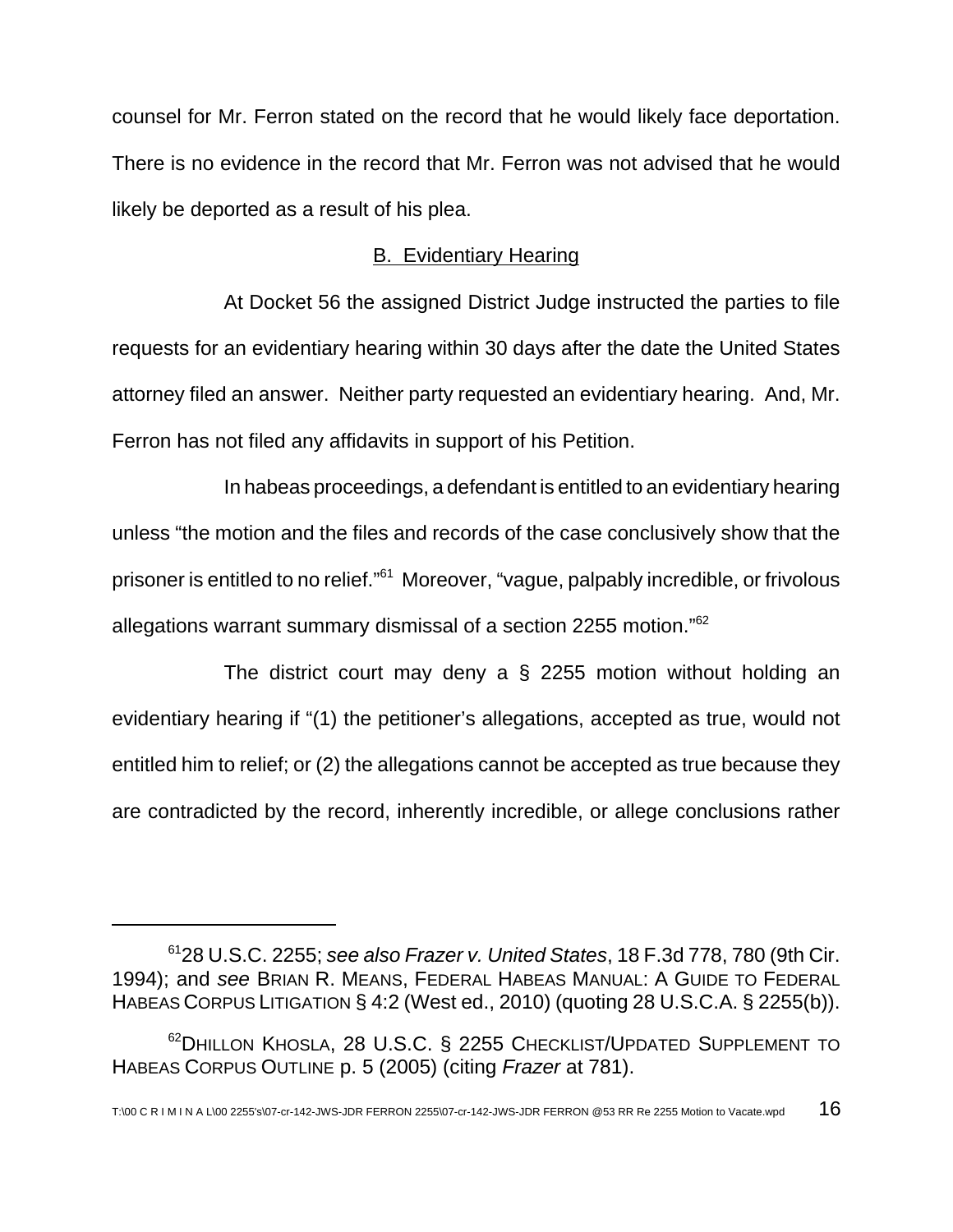than statements of fact."<sup>63</sup> The Ninth Circuit has held that a petitioner's speculation is not an adequate basis for an evidentiary hearing.<sup>64</sup> Similarly, "conclusory allegations unsupported by specific facts are insufficient."<sup>65</sup>

The record from the Change of Plea hearing and the Imposition of Sentence hearing directly contradict Mr. Ferron's allegation that he did not understand that he would likely be deported as a result of his plea agreement. This satisfies the second prong cited above as the allegations made by Mr. Ferron in his Petition are directly contradicted by the record. It is therefore not necessary to hold an evidentiary hearing in this matter.

## VI. Analysis

Strickland's two-prong test requires that a defendant show not only that

his attorney's representation was deficient but also that the attorney's representation prejudiced his cause.<sup>66</sup> In cases where *Padilla* is implicated, a defendant must also prove that had the defendant been properly advised regarding deportation, he would

63Id. (citing Sanders v. U.S., 341 F.3d 720, 722 (8th Cir. 2003)).

<sup>64</sup>FEDERAL HABEAS MANUAL § 4:17 (citing U.S. v. Zuno-Arce, 209 F.3d 1095, 1103 (9th Cir. 2000)).

 $65$ Id. (citing Washington v. Renico, 455 F.3d 722, 733 (6th Cir. 2006), cert. denied, 127 S.Ct. 1877 (U.S. 2007) ("bald assertions and conclusory allegations do not provide sufficient ground to warrant requiring . . . an evidentiary hearing."); Williams v. Woodford, 384 F.3d 567, 588 (9th Cir. 2004) (unsworn, conclusory assertion by counsel unsupported by proof does not provide a basis for an evidentiary hearing)).

 $66$ Id. at 693.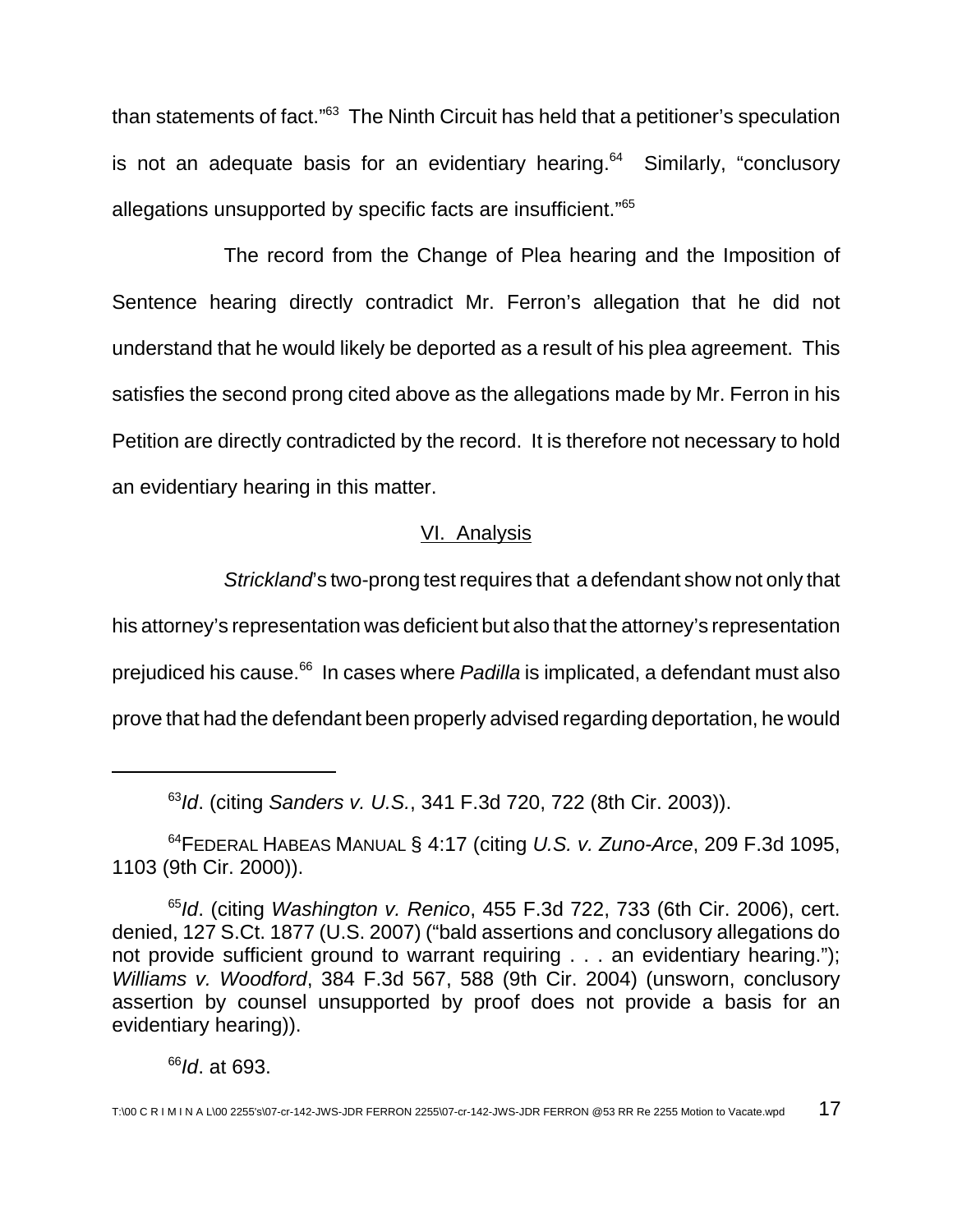have rejected his plea bargain.<sup>67</sup> But here, Mr. Ferron was properly advised of the deportation consequences of his plea and he accepted those risks and entered a plea. He was advised multiple times of deportation consequences. He was advised in a way that satisfies the requirement laid out in Padilla. Therefore, the Court need not address the retroactivity of Padilla.

## VII. Conclusion

Even assuming Padilla is retroactively applicable for cases on collateral review, Mr. Ferron is not entitled to relief. The record is clear. Mr. Ferron was properly advised, multiple times, of the deportation consequences of his plea agreement. He acknowledged such on the record. Mr. Ferron fails to meet either prong of Strickland and his attorney's performance satisfies the requirements in Padilla. The Magistrate Judge therefore recommends the court DENY MR. FERRON'S MOTION TO VACATE HIS SENTENCE. It is so recommended.

DATED this 26th day of January, 2012, at Anchorage, Alaska.

 /s/ John D. Roberts JOHN D. ROBERTS United States Magistrate Judge

//

//

 $67$  See Padilla at 1485 (citing Roe at 480) (parallel citations omitted).